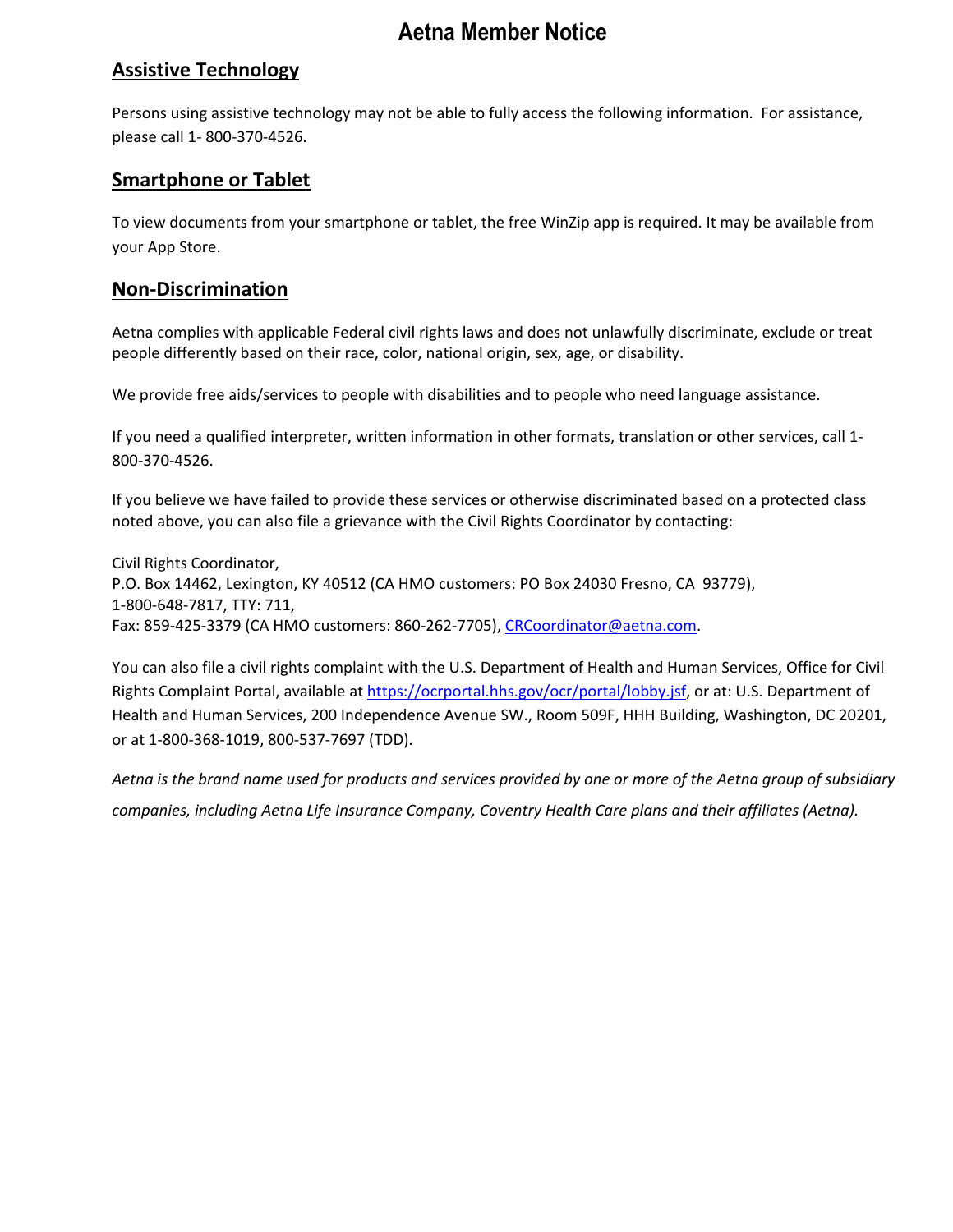### **Language Assistance**

TTY: 711

To access language services at no cost to you, call 1- 800-370-4526.

Para acceder a los servicios de idiomas sin costo, llame al 1- 800-370-4526. (Spanish)

如欲使用免費語言服務,請致電 1- 800-370-4526。(Chinese)

Afin d'accéder aux services langagiers sans frais, composez le 1- 800-370-4526. (French)

Para ma-access ang mga serbisyo sa wika nang wala kayong babayaran, tumawag sa 1- 800-370-4526. (Tagalog)

T'áá ni nizaad k'ehjí bee níká a'doowoł doo bááh ílínígóó koji' hólne' $\vert_{\rm 1^-}$ 800-370-4526. (Navajo)

Um auf für Sie kostenlose Sprachdienstleistungen zuzugreifen, rufen Sie 1- 800-370-4526 an. (German)

Për shërbime përkthimi falas për ju, telefononi 1- 800-370-4526. (Albanian)

የቋንቋ አገልግሎቶችን ያለክፍያ ለማግኘት፣ በ 1- 800-370-4526 ይደውሉ፡፡ (Amharic)

للحصول على الخدمات اللغویة دون أي تكلفة، الرجاء الاتصال على الرقم 800-370-4526 .1- (Arabic(

Անվճար լեզվական ծառայություններից օգտվելու համար զանգահարեք 1- 800-370-4526 հեռախոսահամարով: (Armenian)

Kugira uronke serivisi z'indimi atakiguzi, hamagara 1- 800-370-4526 (Bantu)

আপনাক েবলিামূল্য ভাষা পরস্বিবো পতে হেল এই নম্বর টেলেফি োন করুন: 1- 800-370-4526। (Bengali)

Ngadto maakses ang mga serbisyo sa pinulongan alang libre, tawagan sa 1- 800-370-4526. (Bisayan-Visayan)

သင့်အနေဖြင့် အခကြေးငွေ မပေးရပဲ ဘာသာစကားပန်ဆောင်မှုများ ရရှိနိုင်ရန် <sub>1 -</sub> 800-370-4526 သို့ ဖုန်းခေါ် ဆိုပါ။ (Burmese)

Per accedir a serveis lingüístics sense cap cost per vostè, telefoni al 1- 800-370-4526. (Catalan)

Para un hago' i setbision lengguåhi ni dibåtde para hågu, ågang 1- 800-370-4526. (Chamorro)

ᏩᎩᏍᏗ ᏚᏬᏂᎯᏍᏗ ᎤᏳᎾᏓᏛᏁᏗ Ꮭ ᎪᎱᏍᏗ ᏗᏣᎬᏩᎳᏁᏗ ᏱᎩ, ᏫᎨᎯᏏᎳᏛᏏ 1- 800-370-4526. (Cherokee)

Anumpa tohsholi I toksvli ya peh pilla ho ish I paya hinla, I paya 1- 800-370-4526. (Choctaw)

Tajaajiiloota afaanii garuu bilisaa ati argaachuuf,bilbili 1- 800-370-4526. (Cushite-Oromo)

Voor gratis toegang tot taaldiensten, bell 1- 800-370-4526. (Dutch)

Pou jwenn sèvis lang gratis, rele 1- 800-370-4526. (French Creole-Haitian)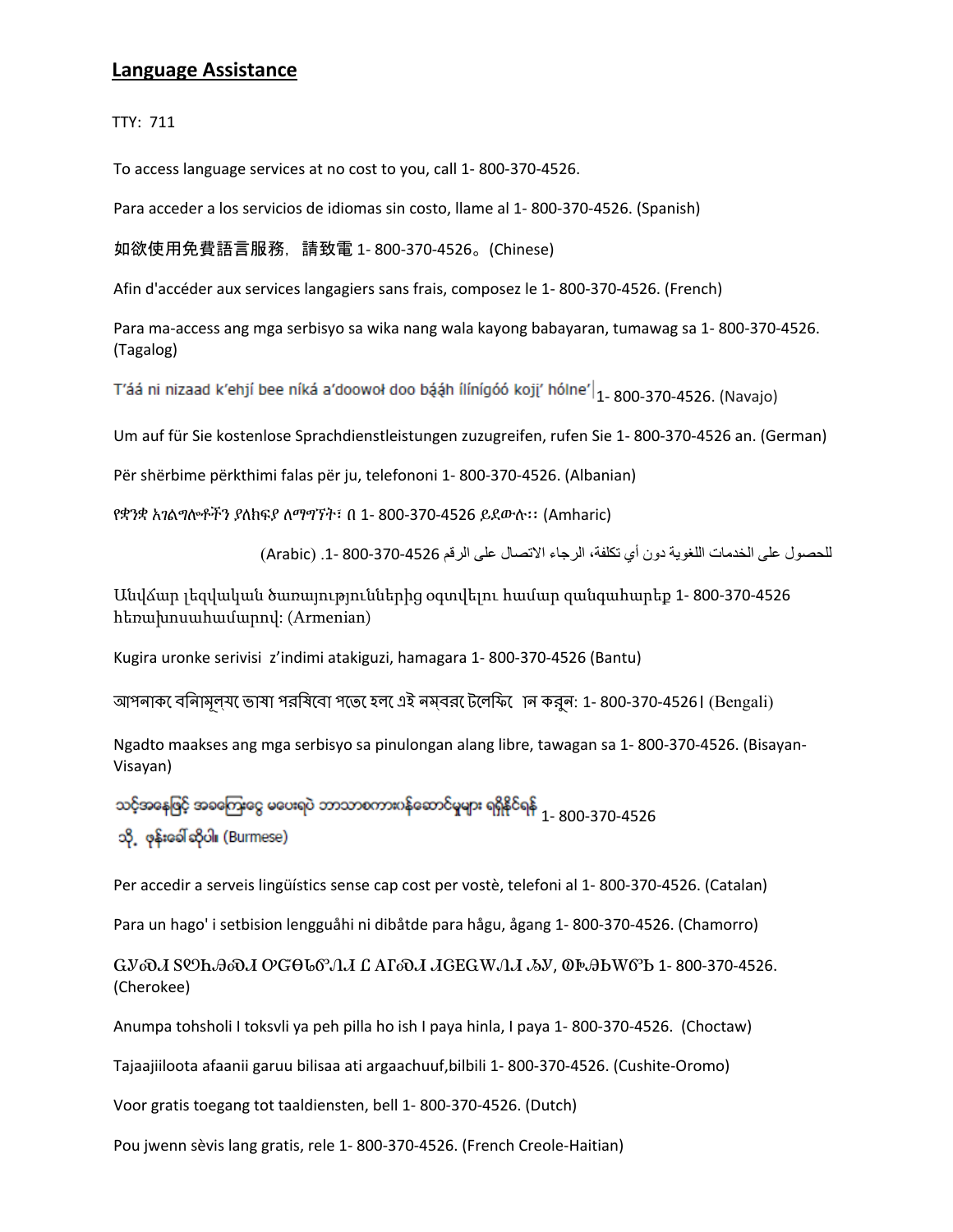Για να επικοινωνήσετε χωρίς χρέωση με το κέντρο υποστήριξης πελατών στη γλώσσα σας,

τηλεφωνήστε στον αριθμό 1- 800-370-4526. (Greek)

તમારેકોઇ જાતના ખર્ચ વિના ભાષાની સેવાઓની પહોંચ માટે, કોલ કરો 1- 800-370-4526. (Gujarati)

No ka walaʻau ʻana me ka lawelawe ʻōlelo e kahea aku i kēia helu kelepona 1- 800-370-4526. Kāki ʻole ʻia kēia kōkua nei. (Hawaiian)

आपके लएि बनिा कसिी कीमत के भाषा सेवाओं का उपयोग करने के लएि. 1- 800-370-4526 पर कॉल करें। (Hindi)

Xav tau kev pab txhais lus tsis muaj nqi them rau koj, hu 1- 800-370-4526. (Hmong)

Iji nwetaòhèrè na ọrụ gasị asụsụ n'efu, kpọọ 1- 800-370-4526. (Ibo)

Tapno maaksesyo dagiti serbisio maipapan iti pagsasao nga awan ti bayadanyo, tawagan ti 1- 800-370- 4526. (Ilocano)

Untuk mengakses layanan bahasa tanpa dikenakan biaya, hubungi 1- 800-370-4526. (Indonesian)

Per accedere ai servizi linguistici, senza alcun costo per lei, chiami il numero 1- 800-370-4526 (Italian)

言語サービスを無料でご利用いただくには、1- 800-370-4526 までお電話ください。(Japanese)

လာတကမေနကြိုာ်အတာ်မဖားအတာ်ဖီးတာ်မဟာဖဉ်လာတအိဉ်ဒီးအပ္ဒၤလာကဘုပ်ဘုံအီးအင်္ဂါဘဉ်နှဉ် ကိုး <sub>1-</sub> 800-370-4526

တက<sub>်</sub> (Karen)

무료 언어 서비스를 이용하려면 1- 800-370-4526 번으로 전화해 주십시오. (Korean)

Mì dyi wudu-dù kà kò dò bě dyi móuń nì Pídyi ní, nìí, dá nòɓà nìà kɛ: 1- 800-370-4526. (Kru-Bassa)

بۆ دەسپێڕاگەیشتن بە خزمەتگوزاری زمان بەبێ تێچوون بۆ تۆ، پەیوەندی بکە بە ژمارەی 800-370-4526 .1- (Kurdish(

ເພື່ອເຂົ້າໃຊ້ການບໍລິການພາສາໂດຍບໍ່ເສຍຄ່າຕໍ່ກັບທ່ານ, ໃຫ້ໂທຫາເບີ 1- 800-370-4526. (Laotian)

कोणत्याही शुल्काशिवाय भाषा सेवा प्राप्त करण्यासाठी, 1- 800-370-4526 वर फोन करा. (Marathi)

Nan etal nan jikin jiban ikijen Kajin ilo an ejelok onen nan kwe, kirlok 1- 800-370-4526. (Marshallese)

Pwehn alehdi sawas en lokaia kan ni sohte pweipwei, koahlih 1- 800-370-4526. (Micronesian-Pohnpeian)

ដើម្បីទទួលបានសេវាកម្មភាសាដែលឥតគិតថ្លៃសម្រាប់លោកអ្នក សូមហៅទូរស័ព្ទទៅកាន់លេខ 1- 800-370-4526។ (Mon-Khmer, Cambodian)

निःशुल्क भाषा सेवा प्राप्त गर्न 1- 800-370-4526 मा टेलिफोन गर्नुहोस्। (Nepali)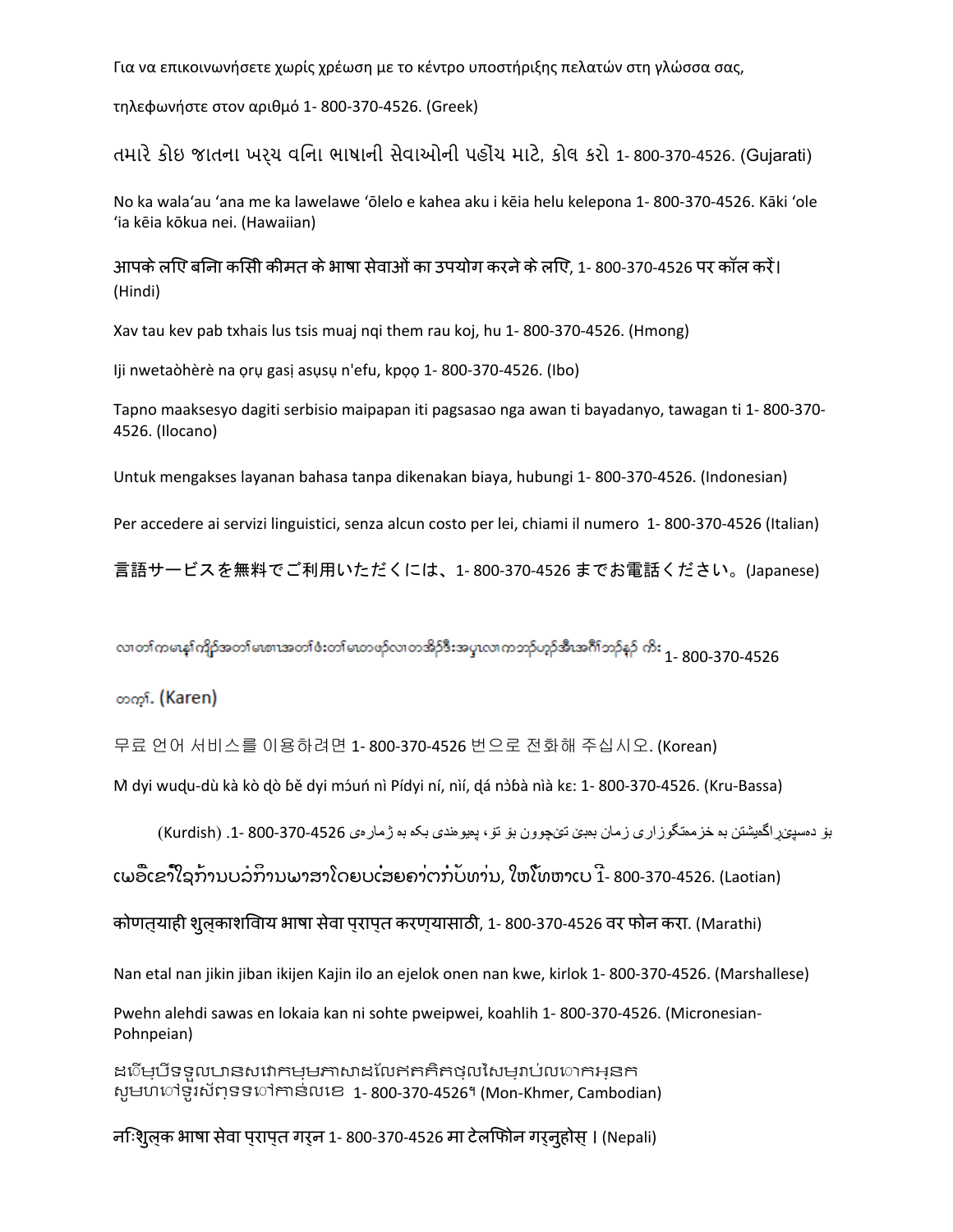Të kɔɔr yïn wɛ̈ɛ̈r de thokic ke cïn wëu kɔr keek tënɔŋ yïn. Ke cɔl kɔc ye kɔc kuɔny ne nɔmba 1- 800-370- 4526. (Nilotic-Dinka)

For tilgang til kostnadsfri språktjenester, ring 1- 800-370-4526. (Norwegian)

Um Schprooch Services zu griege mitaus Koscht, ruff 1- 800-370-4526. (Pennsylvania Dutch)

برای دسترسی به خدمات زبان به طور رایگان، با شماره 4526-370-800 -1تماس بگیرید. (Persian-Farsi)

Aby uzyskać dostęp do bezpłatnych usług językowych proszę zadzwonoć 1- 800-370-4526 (Polish)

Para acessar os serviços de idiomas sem custo para você, ligue para 1- 800-370-4526. (Portuguese)

ਤਹਾਡੇ ਲਈ ਬਨਿਾਂ ਕਸਿੇ ਕੀਮਤ ਵਾਲੀਆਂ ਭਾਸਾ ਸੇਵਾਵਾਂ ਦੀ ਵਰਤੋਂ ਕਰਨ ਲਈ, 1- 800-370-4526 'ਤੇ ਫੋਨ ਕਰੋ। (Punjabi)

Pentru a accesa gratuit serviciile de limbă, apelați 1- 800-370-4526. (Romanian)

Для того чтобы бесплатно получить помощь переводчика, позвоните по телефону 1- 800-370- 4526. (Russian)

Mo le mauaina o auaunaga tau gagana e aunoa ma se totogi, vala'au le 1- 800-370-4526. (Samoan)

Za besplatne prevodilačke usluge pozovite 1- 800-370-4526. (Serbo-Croatian)

Heeba a nasta jangirde djey wolde wola chede bo apelou lamba 1- 800-370-4526. (Sudanic-Fulfulde)

Kupata huduma za lugha bila malipo kwako, piga 1- 800-370-4526. (Swahili)

#### ܐܐܐ ܐܐܐܐܐܐܐ ܐ̄ܐܐܐܐ ܐܐܐ ܐܐܐܐܐܐܐ̈ܐ ܐܐܐܐܐܐܐܐܐ ܐܐܐܐܐܐܐܐ ܐܐܐܐܐܐܐܐܐܐ، ܐܐܐܐܐܐܐܐ:

(Syriac-Assyrian) 1- 800-370-4526

#### మీరు భాష సేవలను ఉచితంగా అందుకునేందుకు, 1- 800-370-4526 కు కాల్చేయండి. (Telugu)

หากท่านต้องการเข้าถึงการบริการทางด้านภาษาโดยไม่มีค่าใช้จ่าย โปรดโทร 1- 800-370-4526 (Thai)

Kapau 'oku ke fiema'u ta'etōtōngi 'a e ngaahi sēvesi kotoa pē he ngaahi lea kotoa, telefoni ki he 1- 800- 370-4526. (Tongan)

Ren omw kopwe angei aninisin eman chon awewei (ese kamo), kopwe kori 1- 800-370-4526. (Trukese)

Sizin için ücretsiz dil hizmetlerine erişebilmek için, 1- 800-370-4526 numarayı arayın. (Turkish)

Щоб отримати безкоштовний доступ до мовних послуг, задзвоніть за номером 1- 800-370-4526. (Ukrainian)

بلاقیمت زبان سے متعلقہ خدمات حاصل کرنے کے لیے ، 800-370-4526 .1- پر بات کریں۔ (Urdu(

Nếu quý vị muốn sử dụng miễn phí các dịch vụ ngôn ngữ, hãy gọi tới số 1- 800-370-4526. (Vietnamese)